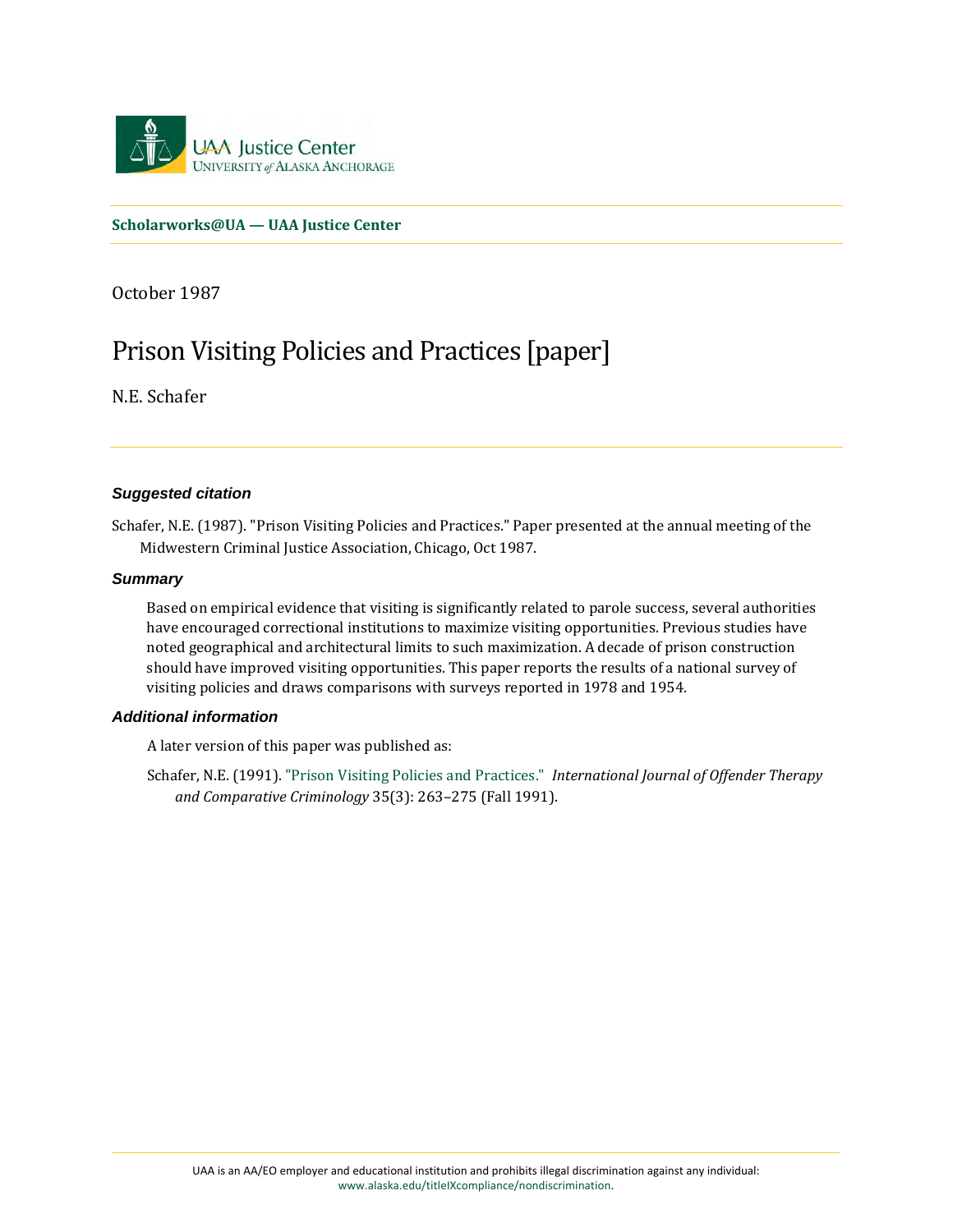# DRAFT

# PRISON VISITING POLICIES AND PRACTICES

by

N.E. Schafer

School of Justice University of Alaska Anchorage

# JC 8726.01

Prepared for presentation at the annual conference of the Midwestern Criminal Justice Association, Chicago, Illinois, October 1, 1987.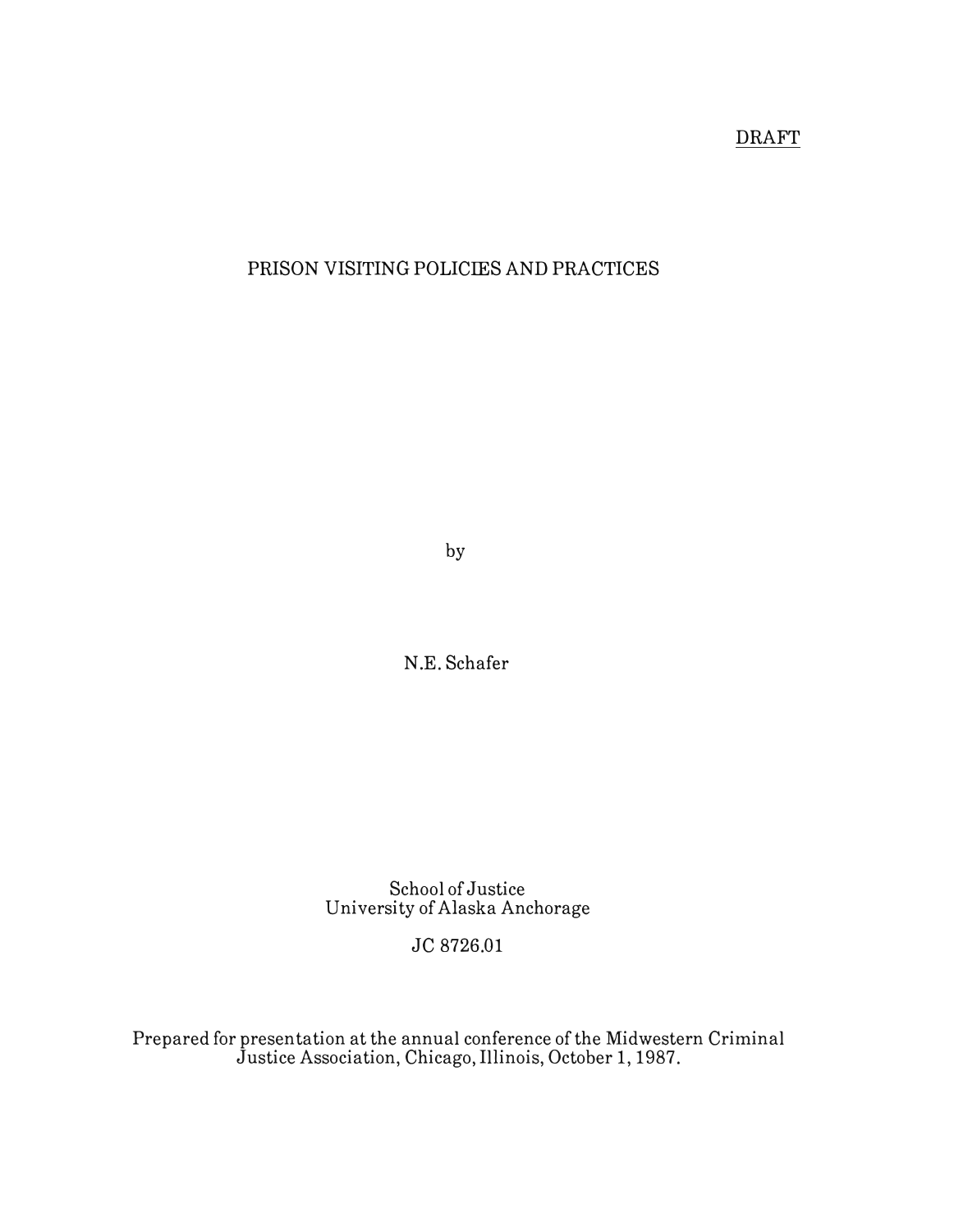# PRISON VISITING POLICIES AND PRACTICES

#### ABSTRACT

Based on empirical evidence that visiting is significantly related to parole success, several authorities have encouraged correctional institutions to maximize visiting opportunities. Previous studies have noted geographical and architectural limits to such maximization. A decade of prison construction should have improved visiting opportunities. This paper reports the results of a national survey of visiting policies and draws comparisons with surveys reported in 1978 and 1954.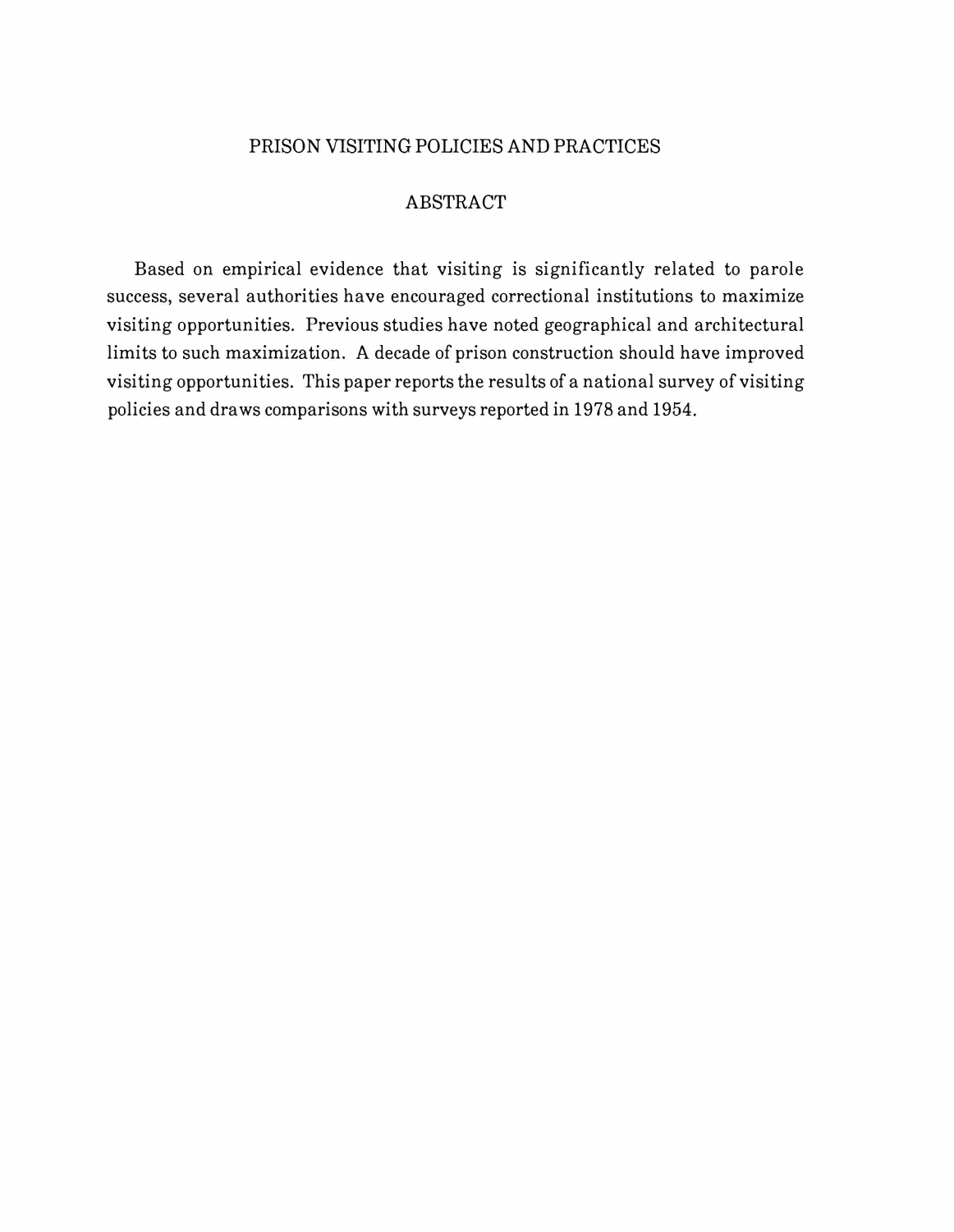#### PRISON VISITING POLICIES AND PRACTICES

# Introduction

Until quite recently prison officials tended to view visits as privileges to be granted or denied the prisoner on the basis of his or her behavior. Today they are more often perceived as an integral part of the process of prisoner rehabilitation. There is some empirical evidence to support the notion that visits are rehabilitative in and of themselves. Geaser (1964) found that federal prisoners whose families demonstrated "active" interest were significantly more successful on parole than were prisoners with no family interest. Holt and Miller (1972) reported that "loners" in California prisons were six times more likely to return to prison during their first year of release than were prisoners with three or more visits. There is some evidence that visits not only increase chances of parole success but contribute to improved institutional behavior, at least among juveniles (Borgman, 1985).

It is therefore not surprising that more and more corrections professionals subscribe to the National Advisory Commission's recommendation that correctional authorities "encourage visitors rather than merely tolerating them" (1973:68). The Commission and several subsequent observers have suggested that prison visitors should be assisted as well as encouraged noting that prisoners' families often find visiting a financial hardship (Fenlon, 1972; Weintraub, 1976; Homer, 1979; and others).

Studies of the families of incarcerated men have focused on the prisoner's wife who has been described as living with her minor children in an urban area and in marginal poverty (Schwartz and Weintraub, 1974; Schneller, 1975; and others). Morris (1965) found that the primary reason that wives of English prisoners did not visit their husbands was the expense involved. Homer (1979) estimated that transportation costs to Attica Prison from New York City constituted approximately "l 76.25%" of a welfare wife's total weekly income (p. 50). Subsidization of family visits by the Department of Corrections is one frequently made recommendation since the family is a "natural support system" (Tishman and Alissi, 1979) whose involvement can improve the prisoner's release success. The girlfriends of prisoners are also an important potential source of release support according to Schwartz and Zeisel (1976) and their relationships with the prisoners might also be sympathetically encouraged.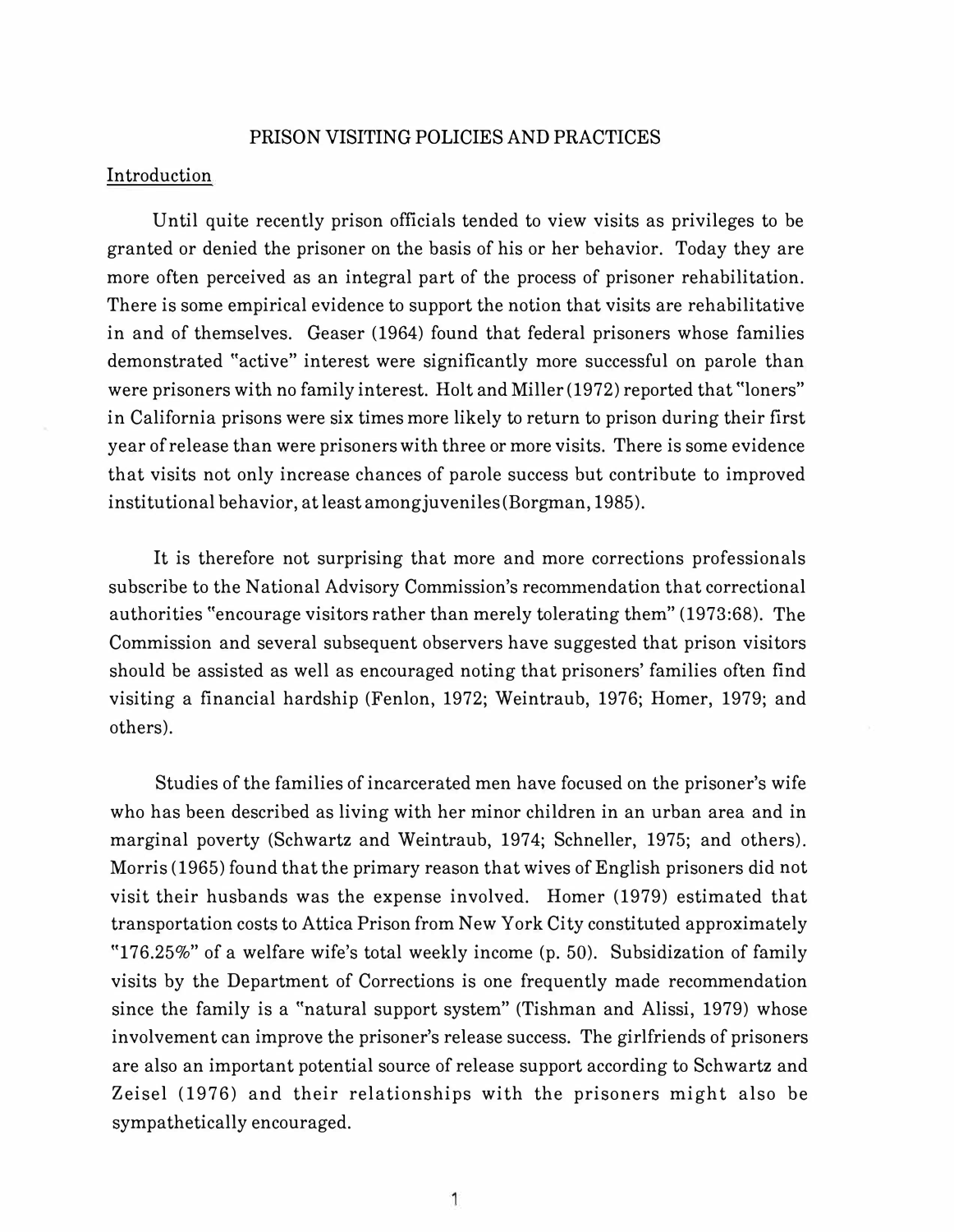Efforts to strengthen family relationships have been described in the literature (Fenton, 1959; Neussendorf, 1969; Schwartz and Weintraub, 1975; Boudouris, 1985) and these efforts have included opportunities for extend3d family visits (Hopper, 1965, 1985; Esposito, 1980).

In 1973 the National Advisory included conjugal visits as well as subsidization in Standard 2.17:

VISITATION. Offenders should have the right to communicate in person with individuals of their own choosing. The following additional guidelines should apply:

1. Correctional authorities should not limit the number of visitors an offender may receive or the length of such visits except in accordance with regular institutional schedules and requirements.

2. Correctional authorities should facilitate and promote visitation of offenders by the following acts:

a. Providing transportation for visitors from terminal points of public transportation. In some instances, the correctional agency may wish to pay the entire transportation costs of family members when the offender and the family are indigent.

b. Providing appropriate rooms for visitation that allow ease and informality of communication in a natural environment as free from institutional or custodial attributes as possible.

c. Making provisions for family visits in private surrounding conducive to maintaining and strengthening family ties.

3. The correctional agency may supervise the visiting area in an unobtrusive manner but should not eavesdrop on conversations or otherwise interfere with the participants' privacy. (p 66)

More recent standards, developed by the Commission on accreditation for Corrections (1981) iterate many of the same goals. For accreditation purposes contact visits are essential "except in instances of substantiated security risk" (p 98) and "extended visits" in private surroundings are deemed essential where state statutes permit (p 99). Neither visit length nor number of visitors permitted should be limited except by schedule, personnel or space restraints. These standards also address the importance of assisting visitors and seem to be designed to encourage prisons to maximize opportunities for prisoners and their visitors to maintain and strengthen family relationships.

While the importance of family relationships to rehabilitation efforts has been widely recognized, there have been no recent attempts to examine on a national basis the extent to which prisons encourage visits through visiting policies and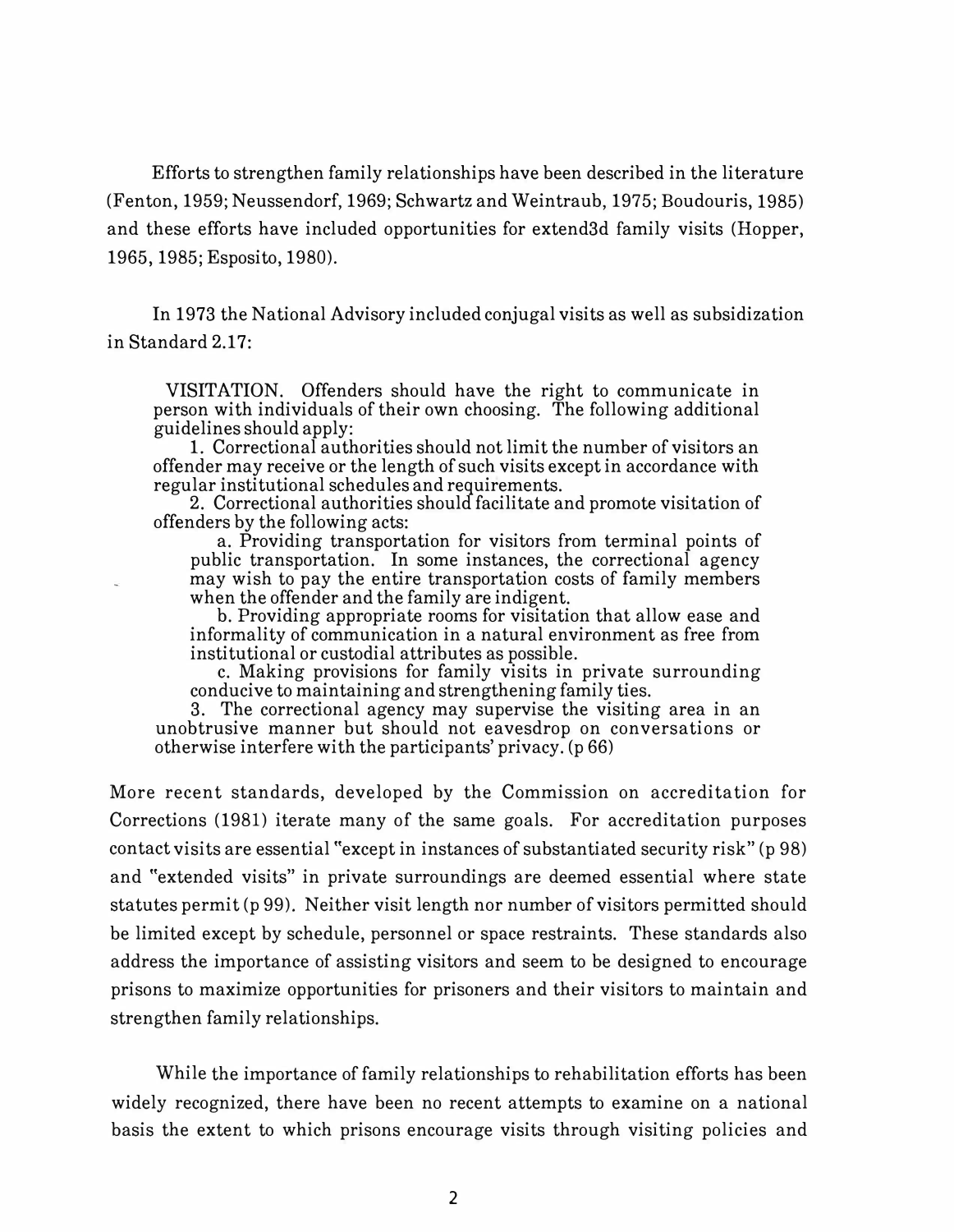practices. The maximization of opportunities to maintain family ties bears a direct relationship to the institution's understanding of and commitment to the rehabilitative effect of maintaining a "natural support system" which the prisoner can rely on upon release. This paper reports the results of a new national survey of visiting policies and practices designed to determine to what extent prison officials have put into practice their new view of visiting as rehabilitative in and of itself.

### Background of the Study

The most recent prior national survey of prison visiting was conducted by the author in 1976 (Schafer, 1978). That survey found that visiting opportunities as indicated by visiting schedules had expanded considerably since earlier research had reported that the dominant visiting pattern was twice a month for no more than four hours (Zemans and Cavan, 1956). The 1976 survey, which was broader in scope, found the dominant visiting pattern nationally was once a week for more than four hours.

There was wide variation in the number of hours per week available for visiting: the range was from a low of three and one-half hours to a high of eightynine hours. A number of factors were associated with this variation including: overcrowding, location, type of facility, and visiting room capacity. The study found a high correlation between visiting room capacity and the age of the facility with older facilities tending to have visiting rooms that were quite small relative to the prison's total population.

Since the last decade has seen a major increase in prison construction it was thought that visiting room capacities and visiting rules and regulations might also have undergone a change.

In the summer of 1987 a survey was mailed to 370 institutions from the American Correctional Association's list of state-operated adult long-term facilities. Federal facilities were not included for geographical reasons; each of these may draw its population from any state in the Union, making comparisons difficult. Local and county facilities were excluded from the survey because they are so numerous and varied. They were mailed to individual institutions rather than to "headquarters" because schedules tend to vary within states. By September, 237 repsonses had been

ţ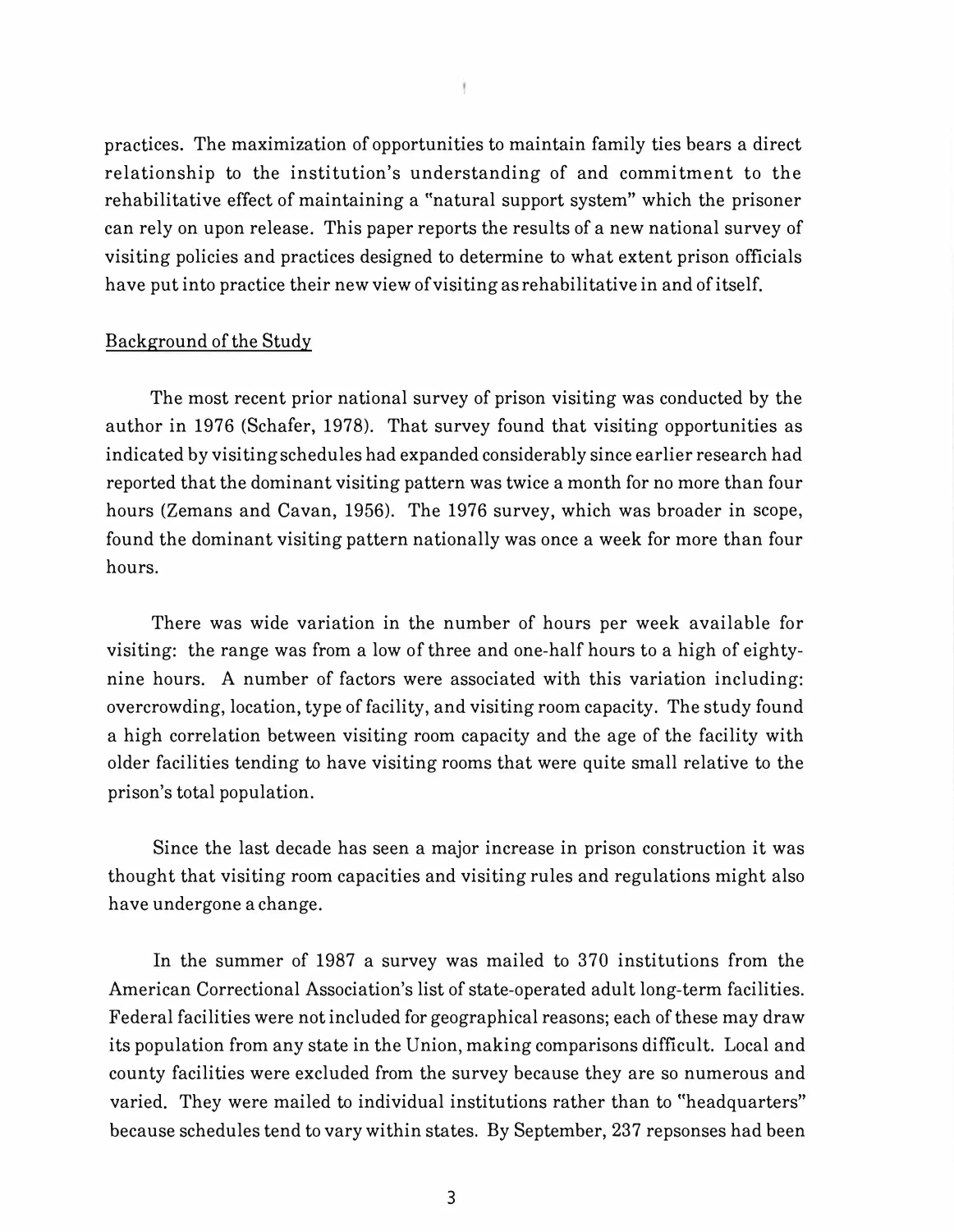received from 46 states and the District of Columbia, a response rate of 64%. Two states, Illinois and New York, required the researcher to get clearance from the state Departments of Corrections before surveys could be completed, but prisons in other states either completed the surveys or settled the permission issue internally without correspondence from the researcher.

Of the 237 surveys returned, 24 were not processed either because they had been mistakenly included on the mailing list (i.e., were not adult long-term facilities) or because they did not include the most important information. The sample, therefore, consisted of 213 institutions.

The survey asked for standard information about visiting schedule, population, length of visit, etc., but also included requests for information probably only available where records are computerized. Such information was rarely known by the 1976 respondents but was reported by a substantial number of 1987 respondents.

#### The 1987 Survey

For comparison purposes visiting schedules were converted to total hours available for visiting per week. The range by state is presented in Table 1. The variation within states is clear from the table. State policy is evident in Florida and Texas . In Florida all responding institutions had visiting schedules of 9 a.m. to 5 p.m. on Saturdays and Sundays, exactly the same schedule as was reported in 1976. The Texas Department of Corrections responded for all institutions that visiting hours are 8 a.m. to 5 p.m. weekends only. This, too, represents no change since 1976. In most states the range in total hours is considerable; even the number of days the visiting area is open is not set by state policy.

Where visiting rooms are open more than seventy hours a week the prisons tend to have small visiting rooms relative to their populations, generous rules regarding number of visits and visit length, and they tend to be located near large cities from which much of their population is drawn. Their location makes evening hours practical since families who live close to their prisoner are likely to take advantage of evening visiting hours. The State Correctional Institution at Graterford (Pennsylvania), for example, has a visiting room capacity of 100, with a population of nearly 2500 and is less than a half-hour's drive from much of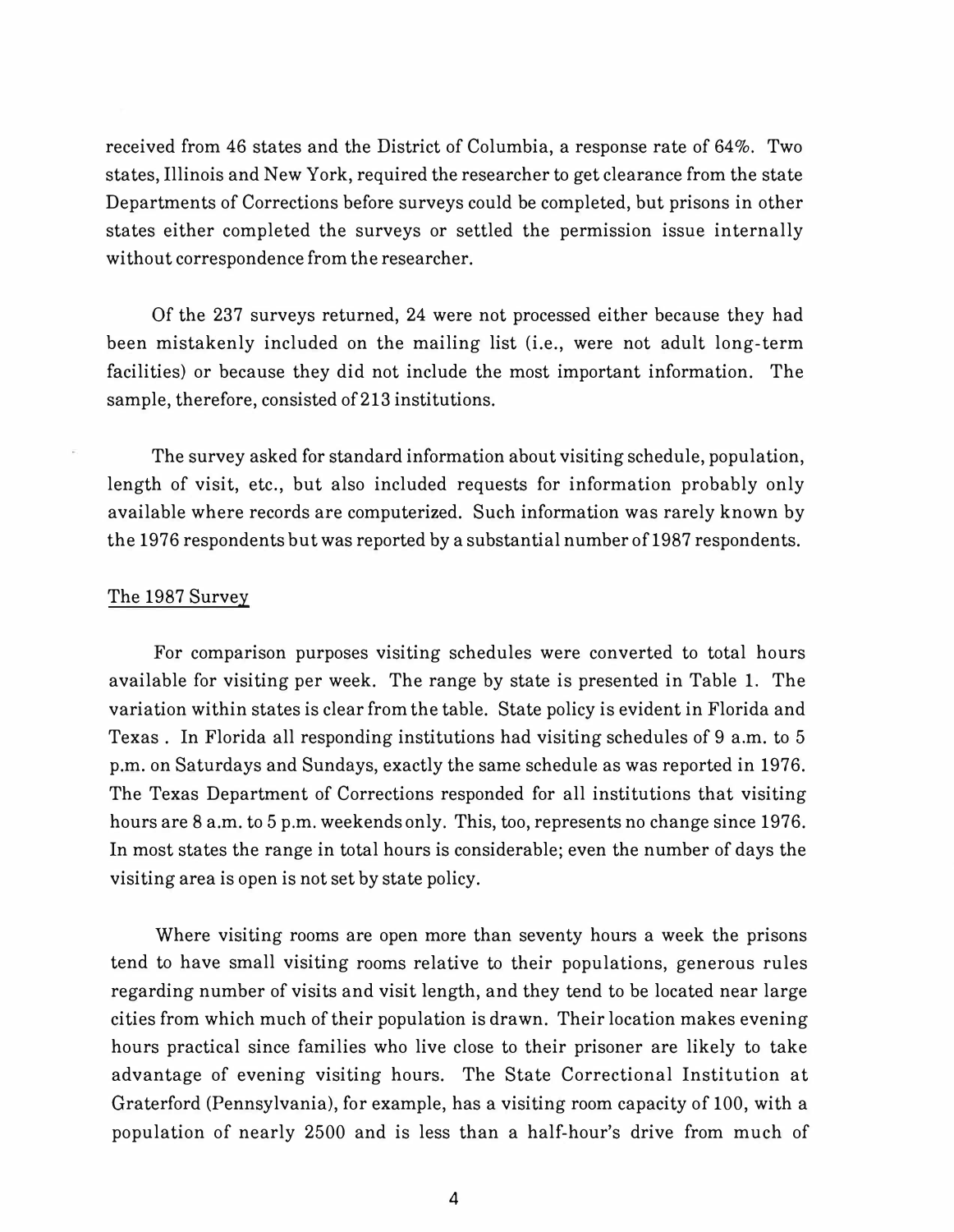Philadelphia. The visiting room is open from 9 a.m. to 8:30 p.m. every day. Nationally, the total hours available per week range from a low of three hours per week to a high of 89, and represent no change since the 1976 survey. The number of states with higher maxima has increased so it does appear that more opportunities for visiting are available now than were ten years ago.

Fifty-five (25.9%) of the responding institutions do not schedule visits on weekdays. Most of these  $(N=51)$  are among the 151 facilities that indicated that the visiting area was used for other purposes weekdays. Many institutions which do not have rooms used exclusively for visiting, schedule evening visiting hours and some schedule for mornings or afternoons or for fewer than five days. Sixty-seven of the responding institutions schedule visits seven days a week even though the visiting area is used for other purposes weekdays. More than half of the responding institutions  $(N=117)$  have seven-day visiting schedules.

Unless visitor volume requires it, most of the prisons surveyed permit the visitor to remain in the visiting area until it closes. This means that the first visitor processed at the start of the day's visiting hours can remain until hours end. This hypothetical visitor might visit anywhere from one to thirteen hours depending on the institution's schedule. In some facilities the day's schedule is broken into two to three hour time blocks which means that although the visiting room is open for a total of six to nine hours per day, the visitor may stay for only two or three hours. Visit length is five or more hours at 58.9% of the responding institutions.

We asked also how many visits were permitted each resident in a month. Since  $20\%$  (N=43) of the institutions place limits on the visitor rather than the prisoner, responses to this item responses tended to be confused. Sixty-nine institutions reported that there was no limit, but 19 of these indicated that the number of times a visitor could visit per month was limited. Six institutions gave the number 30 or 31 indicating virtually no limit. Thus 35% of the responding institutions permit the prisoner to have daily visits (though the number who actually receive visits this often is probably very small). Twenty percent indicated that prisoners were permitted four or five visits per month (approximately once a week),  $12.7\%$ permitted 8 or 10 visits per prisoner per month (approximately twice a week). Only 4.3% of the sample permit less than four visits per month.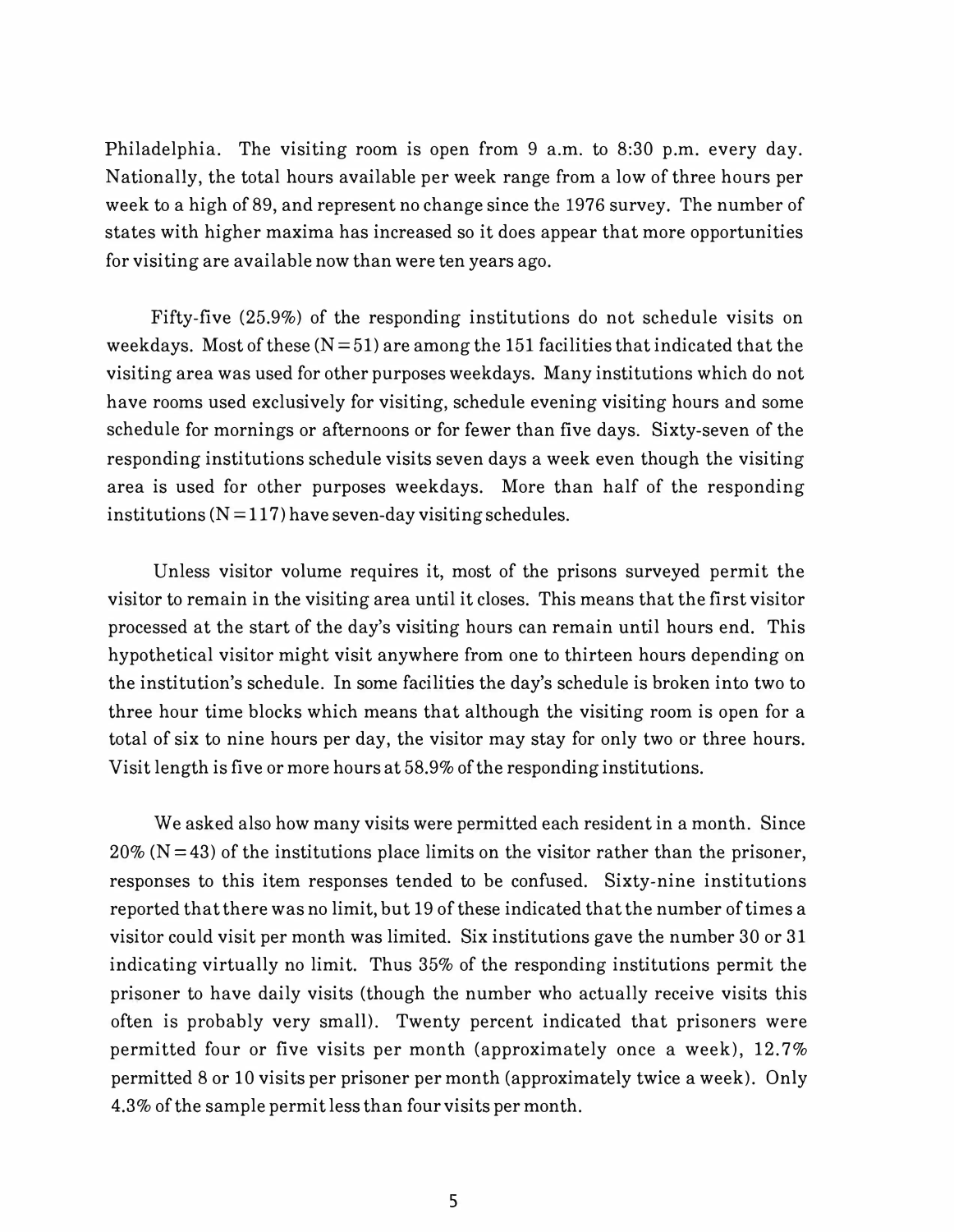One item on the survey asked if most visits were contact visits, and 95% of the respondents answered in the affirmative. The ten institutions which answered no to this question were in four states: Hawaii, New Mexico, North Carolina and Texas. The prison in Hawaii is a small (population 150) high security institution with no contact visits. Central Prison in North Carolina holds several custody levels, has a population of 956 and also has no contact visits. The six institutions in Texas are fairly large units (population 656 to 3402) in which both contact and closed visits are available. In all but one the closed visiting area has a larger capacity than the contact visiting area. The New Mexico institution is the women's prison and offers both closed and limited contact visits.

There were 24 women's prisons in the sample as well as a small number of coeducational facilities, though these last were not always accurately coded. A smaller proportion of women's prisons had seven-day schedules (37.5%) than did men's prisons (60.0%). Most states have more than one institution for men but only one prison for women. The women's facility is, therefore, less accessible to all parts of the state and weekday or evening visiting hours might not be cost effective. Many men's prisons serve a specific geographic location. Forty-five percent of the survey respondents indicated that location was one factor considered in assigning an inmate to that prison.

In 1976 only two states made privisions for extended family visits (conjugal visits) and only one of these responded to the survey (California). The 1987 survey asked about these visits and had affirmative repsonses from 23 institutions in eight states. Seven of these responses were from California and six from New York. Of the remainder three were from South Carolina and three from Washington and one each from Connecticut, Minnesota, New Mexico, and Georgia. Because the Georgia institution did not supply information on additional items related to conjugal visiting (visiting room capacity and length of conjugal visit) the affirmative answer may have been an error. At the Connecticut facility these items were also omitted but the respondent noted that visits were arranged at another facility.

While the extended family visit is usually represented as an overnight visit, five responding prisons reported what might be called private family visits with visits of ten or fewer hours in length. Overall conjugal visits ranged in length from 2 to 72 hours. Three facilities had overnight visits (21-22 hours), nine had two-day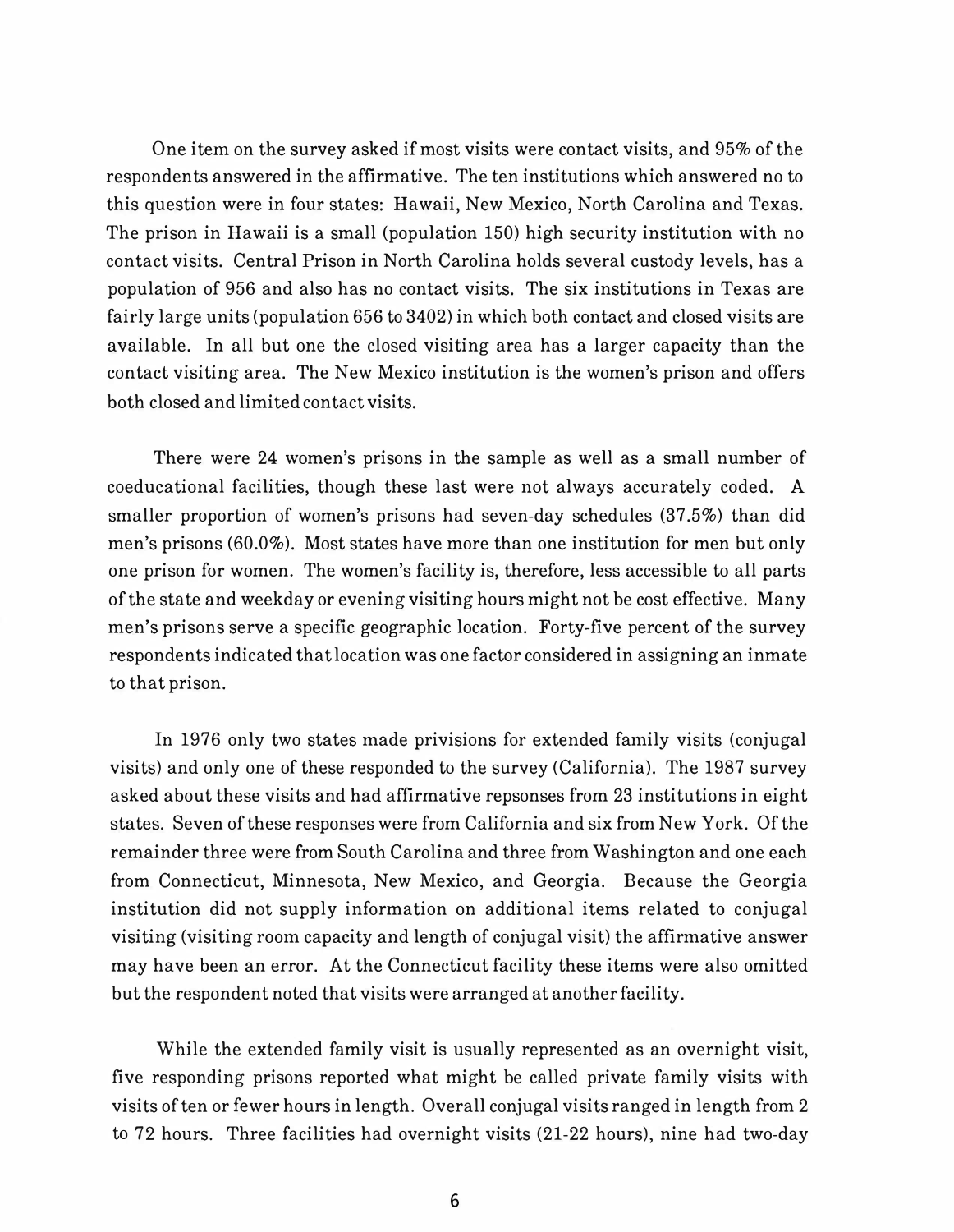visits (42-48 hours) and three (all in California) permitted visits of up to three days (72 hours). Three did not respond to the question regarding length.

The decade since the last survey has seen a major increase in the opportunities for extended private family visiting. Seven states out of fifty do not, however, constitute a rapid move toward meeting the accreditation standard which deems such visits essential wherever state statutes permit them.

Because the standards cited above suggest assisting visitors through subsidization a question on subsidization was included in the survey. Subsidized visits were available to hearly half of the repsonding institutions  $(N=97)$ . In most cases (68) private agencies sponsored transportation to the facility from high "catchment" areas. Departments of Correction provided subsidized visits to 27 facilities. This is a major move toward the National Advisory Commission's recommendation to encourage visitors rather than to merely tolerate them.

Subsidization is not the only way to encourage visitors. Pleasant surroundings, rapid processing and cooperative staff encourage visitors to return, but the initial visit is the important one. Many institutions ensure that potential visitors are aware of rules regarding acceptable identification, permitted gifts, etc., by mailing information to the persons identified by the resident as prospective visitors. Twenty percent of respondents mailed rules to visitors, and fifty percent indicated that this was the prisoner's responsibility. More than  $82\%$  (N = 174) required visitors to be on an approved list submitted by the inmate and  $55\%$  (N = 116) conducted background checks of visitors on the list. Since such checks are often begun with questionnaires mailed to the visitor, letters encouraging visits and giving basic visit information could easily accompany the questionnaires.

Since «loners" do not seem to be as successful upon release as prisoners with some active family interest (Holt and Miller, 1972), many prisoners cooperate with volunteer agencies to match volunteers with prisoners who have no family or friends available for visiting. The survey assumed that institutions who work with such volunteer groups would maintain records on the number of prisoners with no visits. While 96 of the responding institutions do work with such groups, less than half of these  $(N = 43)$  were able to provide a count of the number of prisoners without visits. Ten respondents ignored this item, 133 indicated that the information was not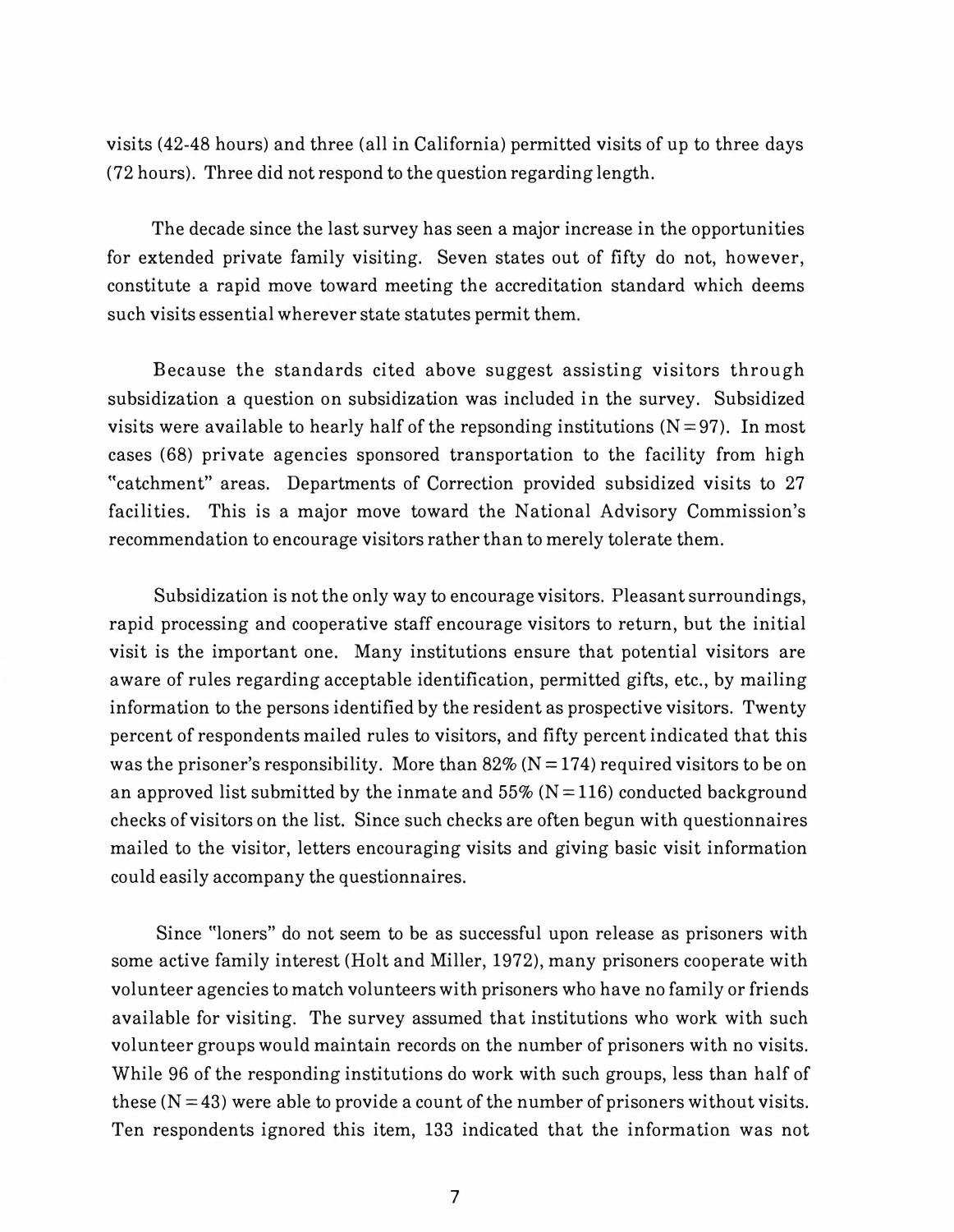available and the remainder estimated percentages or numbers. While computerization has helped prisons keep track of a great deal of information for annual reports , data on visiting is not often part of the information collected.

One survey item requested the number of visitors processed in the week, month and year preceding survey completion, as well as an indication of whether the number was an estimate or a count. Though this information is probably not computer retrievable many respondents  $(N=102)$  did a count for the previous week, fewer counted the month's numbers and most of the annual figures provided were estimates. Fifty percent of those who counted the visitors had processed fewer than 260 visitors in seven days. Twenty-five percent had processed fewer than 160 visitors. Seven responses appeared to be estimates rather than counts; numbers for these seven ranged from 908 to 1313. Since only 38 of the prisons had prisoner populations of more than 1313 it seems highly unlikely that that many visitors would be processed in a week at any prison. There were three prisons with populations of more than 3000. Perhaps a prison of this size would process 1/3 of its population in visitors each week.

It does appear to be true that summer produces an especially large volume of visitors. One-third of the respondents indicated that summer weekends were the busiest visiting days, 48.6% mentioned holiday weekends, 9% mentioned summer and holiday weekends, and 7.1% said other periods or all weekends. Respondent institutions which mentioned summer weekends tended to be located in northern states. Since the survey was conducted during the summer perhaps this accounts for the high visitor volume noted by seven of the respondents.

## Conclusion

The 1987 survey was undertaken because of expected changes in the opportunities available for prisoners to maintain their "natural support systems." It was also expected that newly constructed prisons would have an impact on this change since maximization of visiting opportunities was likely to be included in new prison design. Further analysis of the data is needed to determine if such an impact exists, but information to examine this possibility is available from the survey; 40.6% of the survey responses were received from facilities which have opened since the 1976 survey was undertaken. Whether new prison design has impacted total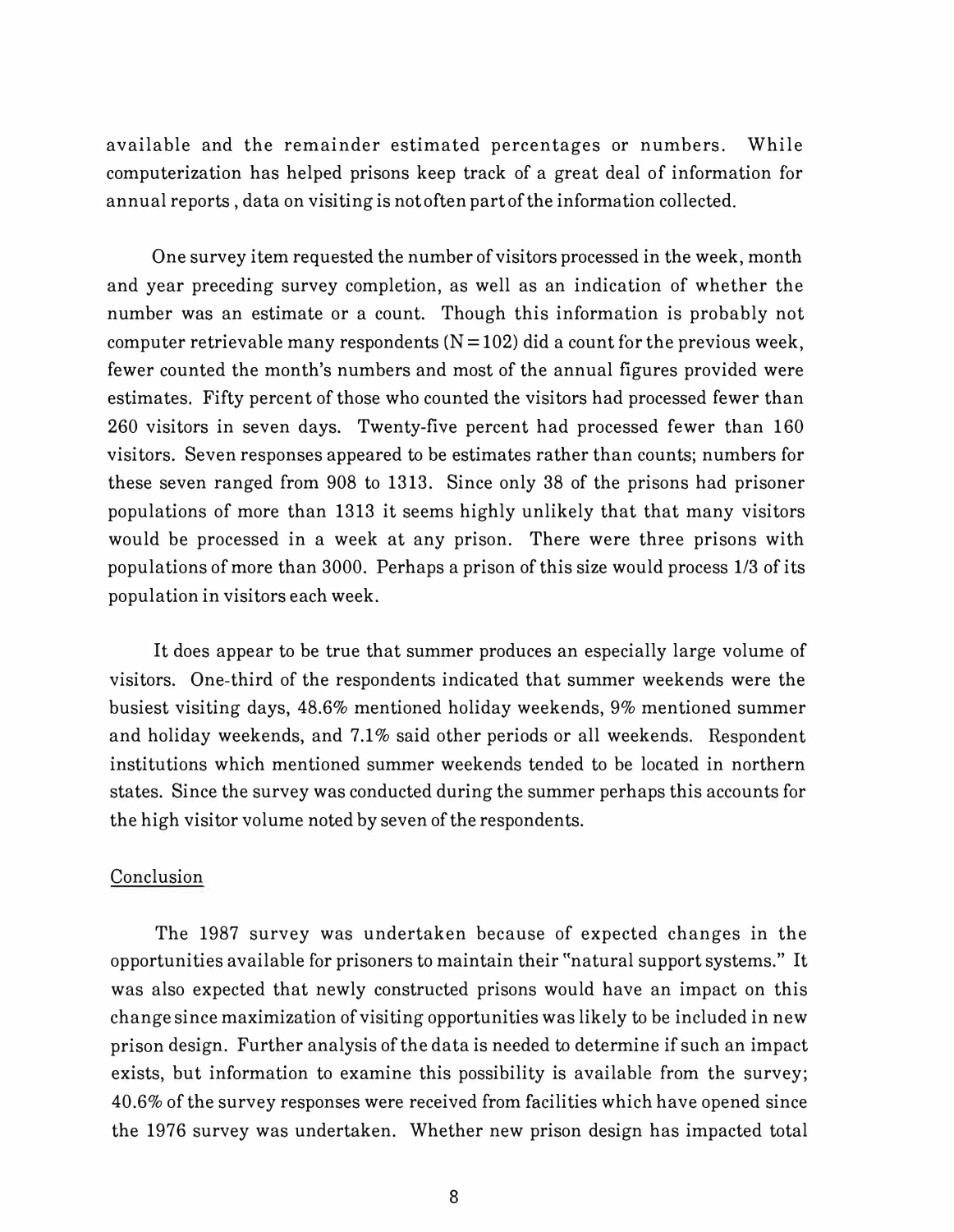results or whether changes in attitudes on the part of corrections professionals has been the primary impetus for change, the new survey does reflect increased interest in visiting as well as a change toward increased visiting opportunities.

While the survey was designed to be easy to complete time and effort were required to complete it. The response rate was very high and a substantial number of respondents requested information on the survey results. This certainly reflects a high level of interest in visiting policies *per se* and in comparing policies nationally with policies at one's own institution.

The survey data show a definite increase in the kind and number of opportunities available for the maintenance of prisoner-family relationships. Contact visits are the norm among 95% of the responding institutions. Only two out of the 213 facilities did not offer any contact visits, exceptions so rare as to require remark. Opportunities for private/extended family visits are much more widely available today than they were a decade ago and both the permitted length of visit and the number of visits permitted per resident per month have increased since 1976. By and large, state prisons in this country have acted to take advantage of the relationship between visits and post-release success and have implemented policies which encourage visitors.

One way to encourage visitors and to assure their best possible treatment is to designate a specific staff member to be in charge of visiting at the institution. A substantial portion of respondents (72.6%) reported that there is at their institutions a single staff member in charge of visiting. No information was requested about the duties and responsibilities of the visiting "director." In the best of all possible worlds this person would review rules and procedures, initiate suggestions for change, monitor visitor volume, and collect suggestions from staff, visitors and inmates on ways to improve visits. While he or she need not monitor the visiting room during all visiting hours he should be there frequently to assist visiting room staff and might have input into the selection of personnel for visit room duty and/or for visitor processing. The "director" should be in charge of visitor lists, background checks of visitors and be responsible for maintaining visit records. He or she would arrange special visits and work with volunteer groups interested in visiting prisoners.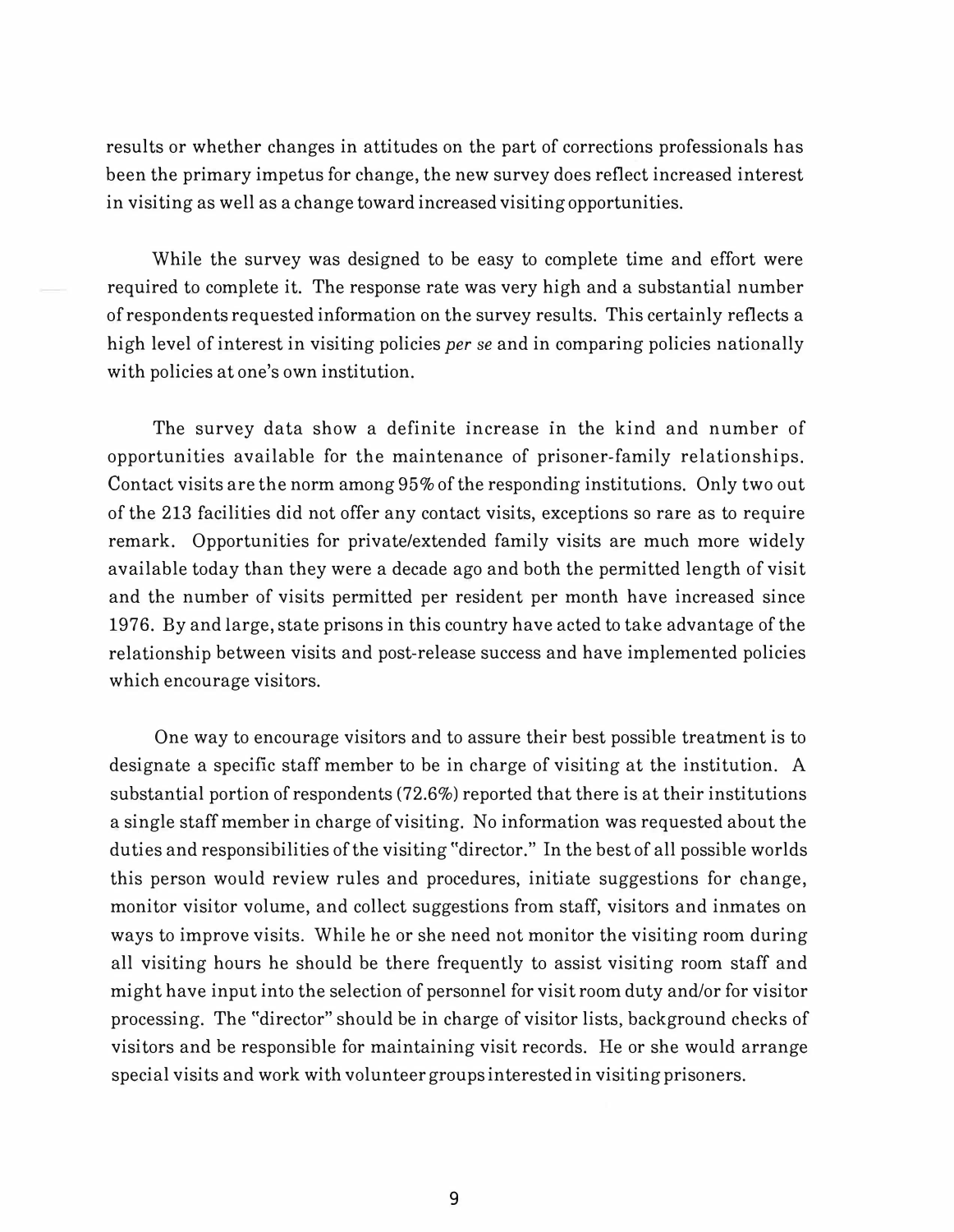While visiting policies and practices are always bound by schedule, state statute, centralized policies, personnel considerations, geography and space, there should be room for change in nearly all of these limiting factors. Facilities should be encouraged to experiment with expanded schedules where location and visitor volume appear to warrant it. Evening hours, for example, would require minimal changes in personnel assignments which need not be costly. Evening visiting hours would not, however, be practical at geographically isolated facilities. At the same time, isolated institutions should be able to offer longer visits to make up for what is lost in frequency.

Although the new survey reflects a substantial increase in the number and kinds of visiting opportunities available to prisoners and their families nationally, there is room for improvement. Visiting should be considered a priority and policies and practices should be continuously reviewed in order to maximize the maintenance of prisoner-family relationships.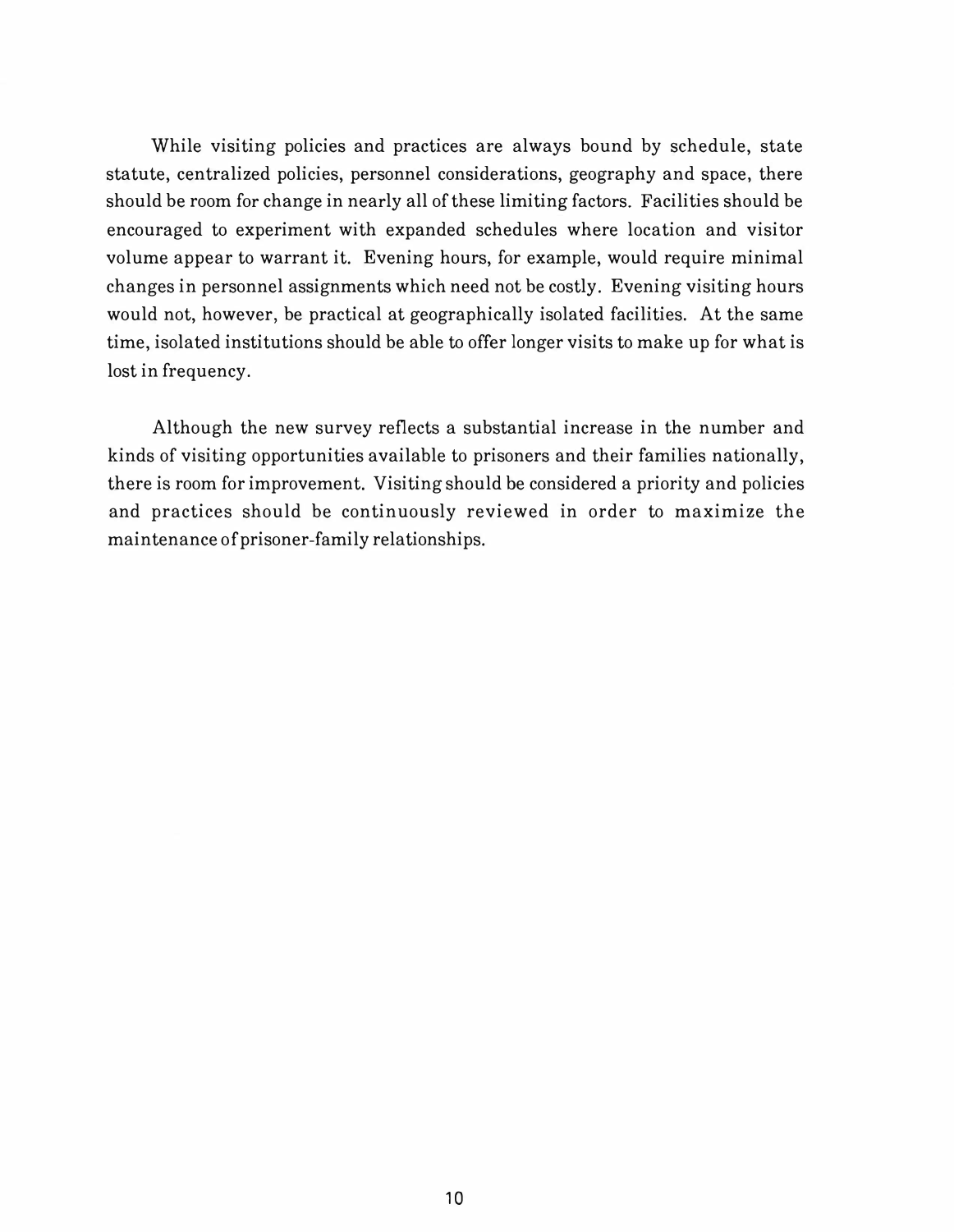f-'

| State <sup>1</sup> | Number of<br>Institutions<br>Responding | Hours per week<br>(range) <sup>2</sup> | Days per week<br>(range) | State <sup>1</sup> | Number of<br>Institutions<br>Responding | Hours per week<br>$(\text{range})^2$ | Days per week<br>$(\text{range})$ |
|--------------------|-----------------------------------------|----------------------------------------|--------------------------|--------------------|-----------------------------------------|--------------------------------------|-----------------------------------|
| Alabama            | 5                                       | $10 - 42$                              | $2 - 7$                  | Missouri           | 5                                       | $42 - 49$                            | $\overline{\phantom{a}}$          |
| Alaska             | 8                                       | $26 - 42$                              | $5 - 7$                  | Montana            | 1                                       | 28                                   | $\overline{\phantom{a}}$          |
| Arizona            | $\overline{\mathbf{3}}$                 | $8 - 48$                               | $\overline{2}$           | Nebraska           | 1                                       | 12                                   | $\blacktriangleleft$              |
| Arkansas           | $\ddot{\phantom{a}}$                    | $8 - 48$                               | $2 - 7$                  | Nevada             | 4                                       | $30 - 49$                            | $4 - 7$                           |
| California         | 4                                       | $6 - 58$                               | $5 - 7$                  | New Hampshire      | $\mathbf{1}$                            | 63                                   | $\overline{7}$                    |
| Colorado           | 1                                       | 35                                     | $\overline{\phantom{a}}$ | New Jersey         | $\mathbf{I}$                            | 21                                   | $\overline{7}$                    |
| Connecticut        | $\overline{\mathbf{2}}$                 | $20 - 42$                              | $4 - 7$                  | New Mexico         | 5                                       | $16 - 49$                            | $3 - 7$                           |
| Delaware           | $\overline{\mathbf{2}}$                 | $20 - 35$                              | $3 - 7$                  | New York           | 18                                      | $34 - 56$                            | $\overline{7}$                    |
| Florida            | 19                                      | 12                                     | $\overline{\mathbf{c}}$  | North Carolina     | $\ddot{\mathbf{4}}$                     | $8 - 21$                             | $2 - 7$                           |
| Georgia            | $\blacktriangleleft$                    | $10 - 51$                              | $2 - 7$                  | North Dakota       | $\mathbf{1}$                            | 42                                   | $\overline{\phantom{a}}$          |
| Hawaii             | 3                                       | $3 - 6$                                | $1 - 2$                  | Ohio               | 5                                       | $42 - 56$                            | $\overline{7}$                    |
| Idaho              | $\mathbf{1}$                            | NR                                     | 5                        | Oklahoma           | 5                                       | $14 - 40$                            | $2 - 7$                           |
| Illinois           | $\blacktriangleleft$                    | $56 - 84$                              | $\overline{\phantom{a}}$ | Oregon             | 1                                       | 42                                   | $\overline{7}$                    |
| Indiana            | 3                                       | $28 - 56$                              | $\overline{\phantom{a}}$ | Pennsylvania       | $\overline{\phantom{a}}$                | $41 - 89$                            | $\overline{\phantom{a}}$          |
| Iowa               | 6                                       | $40 - 59$                              | $5 - 7$                  | Rhode Island       | 3                                       | $28 - 79$                            | $\overline{7}$                    |
| Kansas             | 1                                       | 49                                     | $\overline{\mathbf{z}}$  | South Carolina     | 5                                       | $21 - 49$                            | $\overline{\phantom{a}}$          |
| Kentucky           | 5                                       | $12 - 35$                              | $5 - 7$                  | Tennessee          | $\overline{\mathbf{2}}$                 | $13.5 - 16$                          | $2 - 5$                           |
| Louisiana          | 5                                       | $16 - 56$                              | $2 - 7$                  | Texas <sup>3</sup> | 5                                       | 14                                   | $\overline{2}$                    |
| Maine              | 3                                       | $6 - 42$                               | $4 - 7$                  | Virginia           | 11                                      | $4 - 49$                             | $2 - 7$                           |
| Maryland           | 6                                       | $26 - 84$                              | $6 - 7$                  | Washington         | 8                                       | $8 - 49$                             | $2 - 7$                           |
| Massachusetts      | 5                                       | $23 - 78$                              | $5 - 7$                  | West Virginia      | $\overline{\mathbf{2}}$                 | $16 - 37$                            | $2 - 7$                           |
| Michigan           | 10                                      | $18 - 84$                              | $\overline{\phantom{a}}$ | Wisconsin          | 3                                       | $39 - 56$                            | $5 - 7$                           |
| Minnesota          | 3                                       | $28 - 54$                              | $2 - 7$                  |                    |                                         |                                      |                                   |

Six states are excluded: Idaho, Mississippi, South Dakota, Utah, Vermont and **Wyoming** either because no responses **were**  received, or because surveys were incomplete.

<sup>3</sup>The **Texas** Department of Corrections responded for all facilities. Only five institutional responses were received.

 $\chi$ 

TABLE 1. Schedule of Visiting Hours

2 Conjugal visits are not included.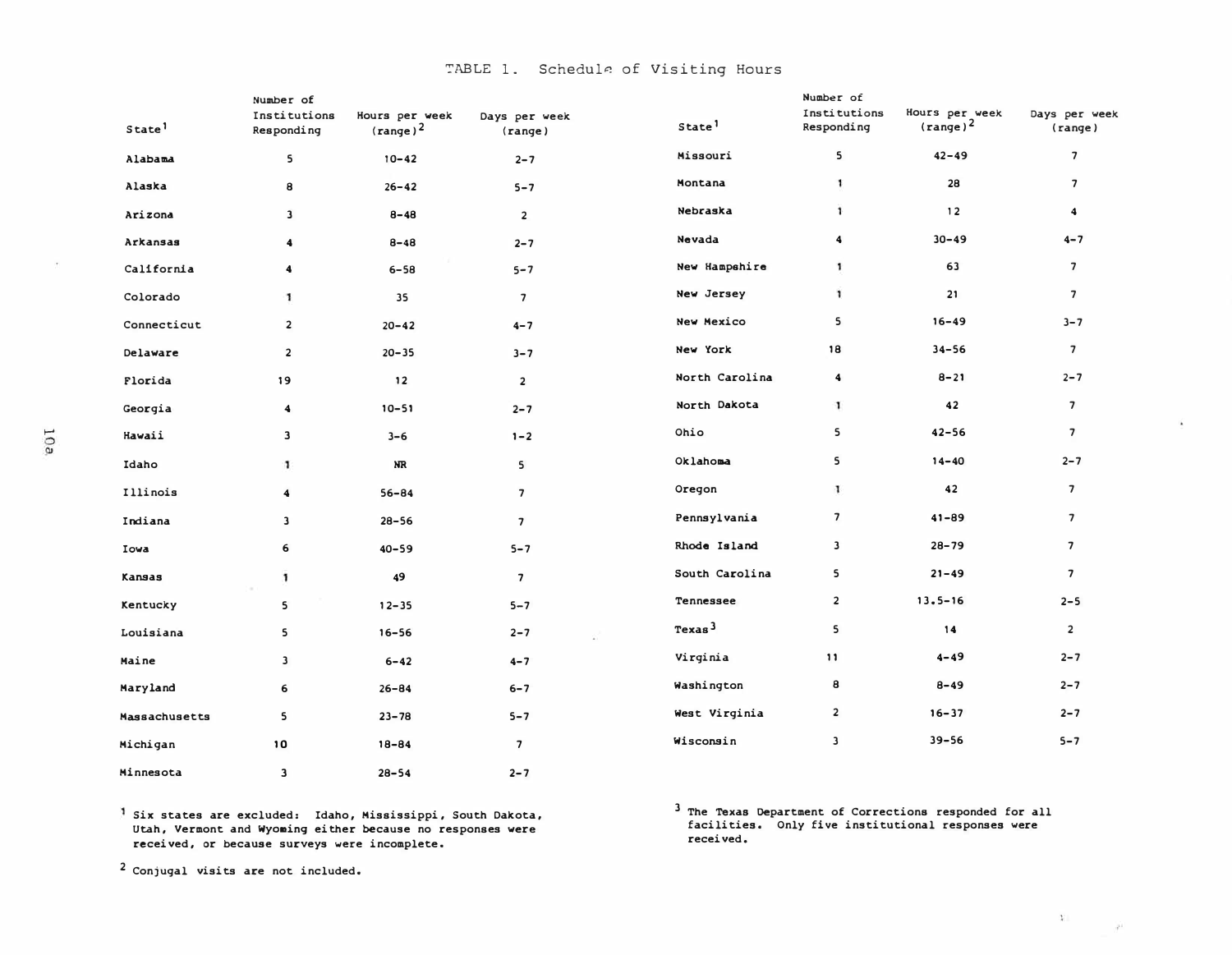#### REFERENCES

- Borgman, Robert (1985) "The influence of family visiting upon boys' behavior in a juvenile correctional institution" *Child Welfare* 64(6):629-638.
- Boudouris, James (1985) *Prisons for Kids: Programs for Inmate Parents.* College Park, MD: American Correctional Association.
- Commission on Accreditation for Corrections (1981) *Standards for Adult Correctional Institutions* (2nd edition). College Park, MD: American Correctional Association.
- Esposito, Shaun C. (1980) "Conjugal Visitation in American Prisons Today" *Journal of Family Law* 19(2):313-330.
- Fenlon, Sister Maureen (1972) "An innovative project for wives and families of prisoners" *FCI Treatment Notes* 3(2):1-12.
- Fenton, N. (1959) *The Prisoner's Family.* Palo Alto, CA: Pacific Books.
- Fishman, Susan, H. and Alissi, Albert S. (1979) "Strengthening families as natural support systems for offenders" *Federal Probation* 43(3):16-21.
- Friedman, Sidney and Esselstyn, T. Conway (1965) "The adjustment of children of jail inmates" *Federal Probation* 36(4):27-33.
- Glaser, D. (1964) *The Effectiveness of a Prison and Parole System.* Indianapolis: Bobbs-Merrill.
- Holt, N. and Miller, D. (1972) "Explorations in inmate-family relationships" *Research Report* #46. Sacramento, CA: California Department of Corrections.
- Homer, E.L. (1979) "Inmate-family ties: desirable but difficult" *Federal Probation*  43:47-52.
- Hopper, C.B. (1965) "Conjugal visiting at the Mississippi State Penitentiary" *Federal Probation* 29(2):39-46.
- Morris, Pauline (1965) *Prisoners and Their Families.* New York: Hart Publishing Company, Inc.
- National Advisory Commission on Criminal Justice Standards and Goals (1973) *Corrections.* Washington, D.C.: U.S. Government Printing Office.
- Neussendorfer, Joseph (1969) "Marriage group-counseling inside" *American Journal of Correction* 13(4):33-34.
- Schafer, N.E. (1978) "Prison visiting: a background for change" *Federal Probation*  42(3):42-44.
- Schneller, Donald P. (1975) "Prisoners' families: a study of some social and psychological effects of incarceration on the families of Negro prisoners" *Criminology* 12(4):402-415 (Feb).